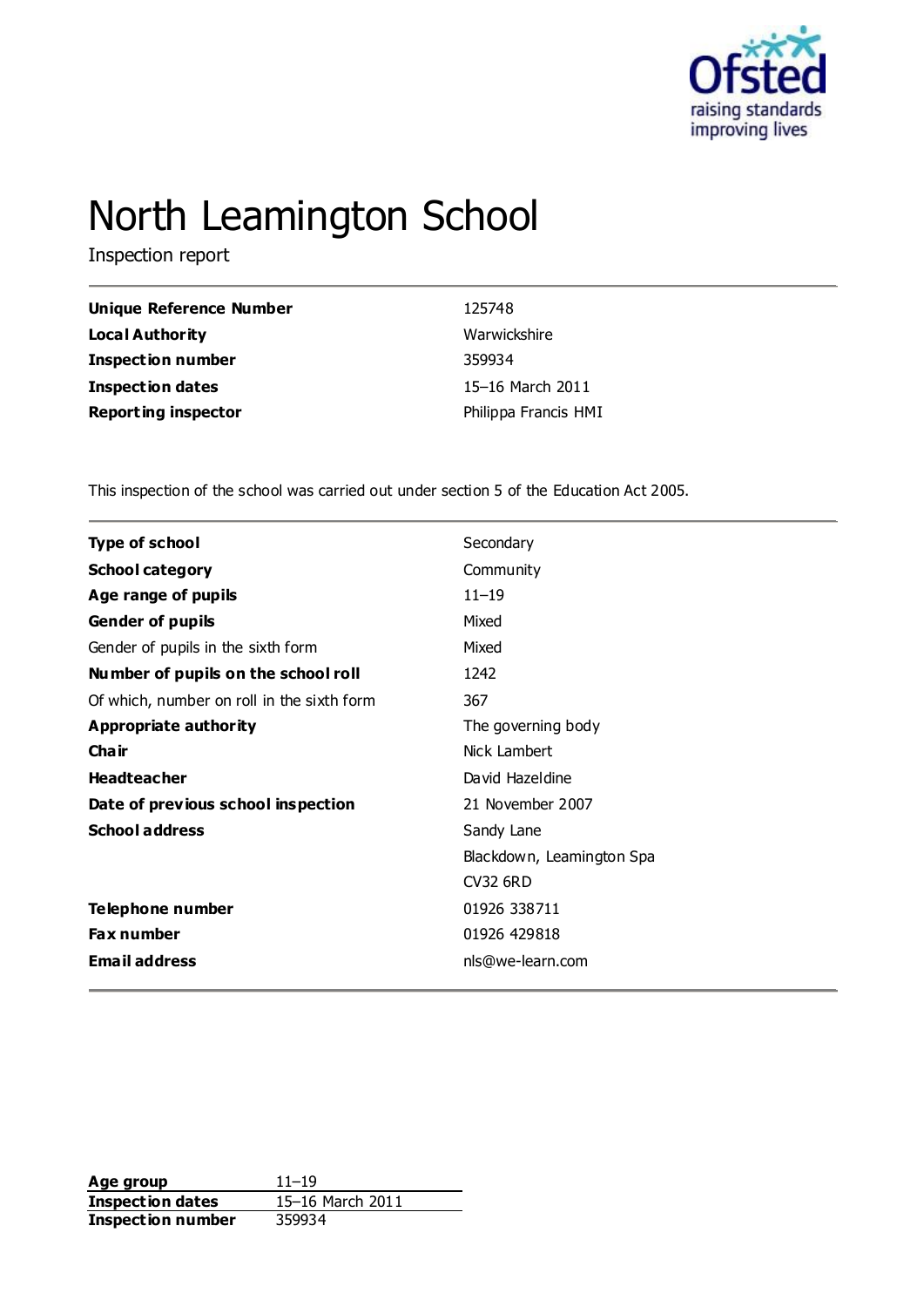The Office for Standards in Education, Children's Services and Skills (Ofsted) regulates and inspects to achieve excellence in the care of children and young people, and in education and skills for learners of all ages. It regulates and inspects childcare and children's social care, and inspects the Children and Family Court Advisory Support Service (Cafcass), schools, colleges, initial teacher training, work-based learning and skills training, adult and community learning, and education and training in prisons and other secure establishments. It assesses council children's services, and inspects services for looked after children, safeguarding and child protection.

Further copies of this report are obtainable from the school. Under the Education Act 2005, the school must provide a copy of this report free of charge to certain categories of people. A charge not exceeding the full cost of reproduction may be made for any other copies supplied.

If you would like a copy of this document in a different format, such as large print or Braille, please telephone 0300 123 4234, or email **[enquiries@ofsted.gov.uk](mailto:enquiries@ofsted.gov.uk)**.

You may copy all or parts of this document for non-commercial educational purposes, as long as you give details of the source and date of publication and do not alter the documentation in any way.

To receive regular email alerts about new publications, including survey reports and school inspection reports, please visit our website and go to 'Subscribe'.

Royal Exchange Buildings St Ann's Square Manchester M2 7LA T: 0300 123 4234 Textphone: 0161 618 8524 E: **[enquiries@ofsted.gov.uk](mailto:enquiries@ofsted.gov.uk)**

W: **[www.ofsted.gov.uk](http://www.ofsted.gov.uk/)**

© Crown copyright 2011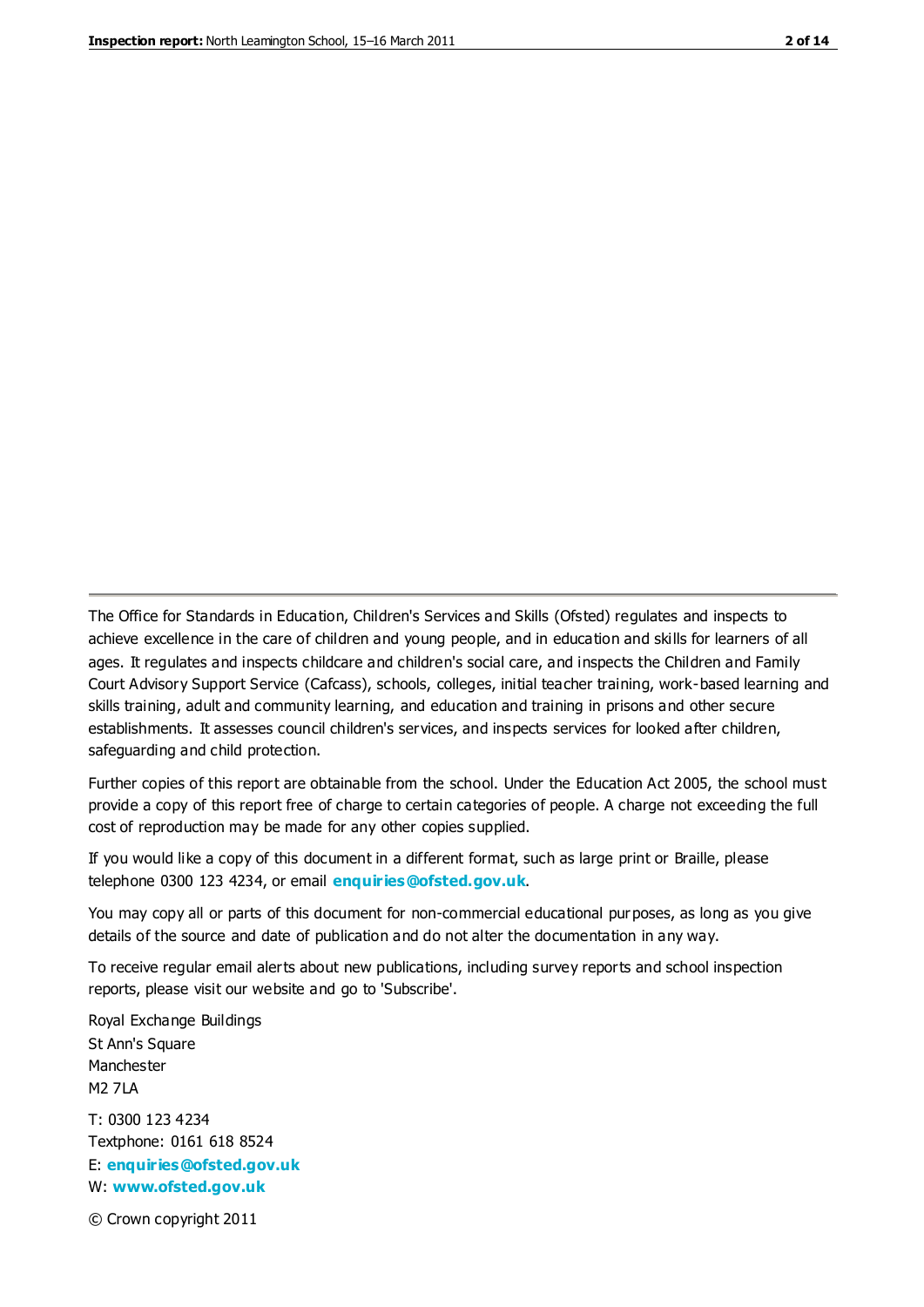# **Introduction**

This inspection was carried out by one of Her Majesty's Inspectors and four additional inspectors. Inspectors observed 36 lessons and saw 48 teachers. They held meetings with groups of students, members of the governing body and staff. Inspectors observed the school's work, and looked at the school's data on current students' progress, improvement plans, policies for child protection and equality of opportunity and lesson observation records. Inspectors considered questionnaires from 335 parents and carers, 198 students and 124 staff.

The inspection team reviewed many aspects of the school's work. It looked in detail at a number of key areas.

- $\blacksquare$  How well do students learn in mathematics?
- $\blacksquare$  How effective are the use of targets and intervention strategies in all key stages?
- $\blacksquare$  How effective are mixed-age tutor groupings in supporting students to fulfil their potential and develop well socially and personally?

# **Information about the school**

North Leamington is larger than the average secondary school. Its large sixth form also takes in students from other local schools. The school has held specialist arts college status since 1999. In September 2009, students from across the school's four sites were brought together onto one campus comprising a set of brand new buildings. The percentage of students known to be eligible for free school meals is well-below average. The percentage of students from minority ethnic groups is below average. A few students speak English as an additional language. The percentage of students with special educational needs and/or disabilities is broadly average. The school's sports and arts facilities are used by the local community.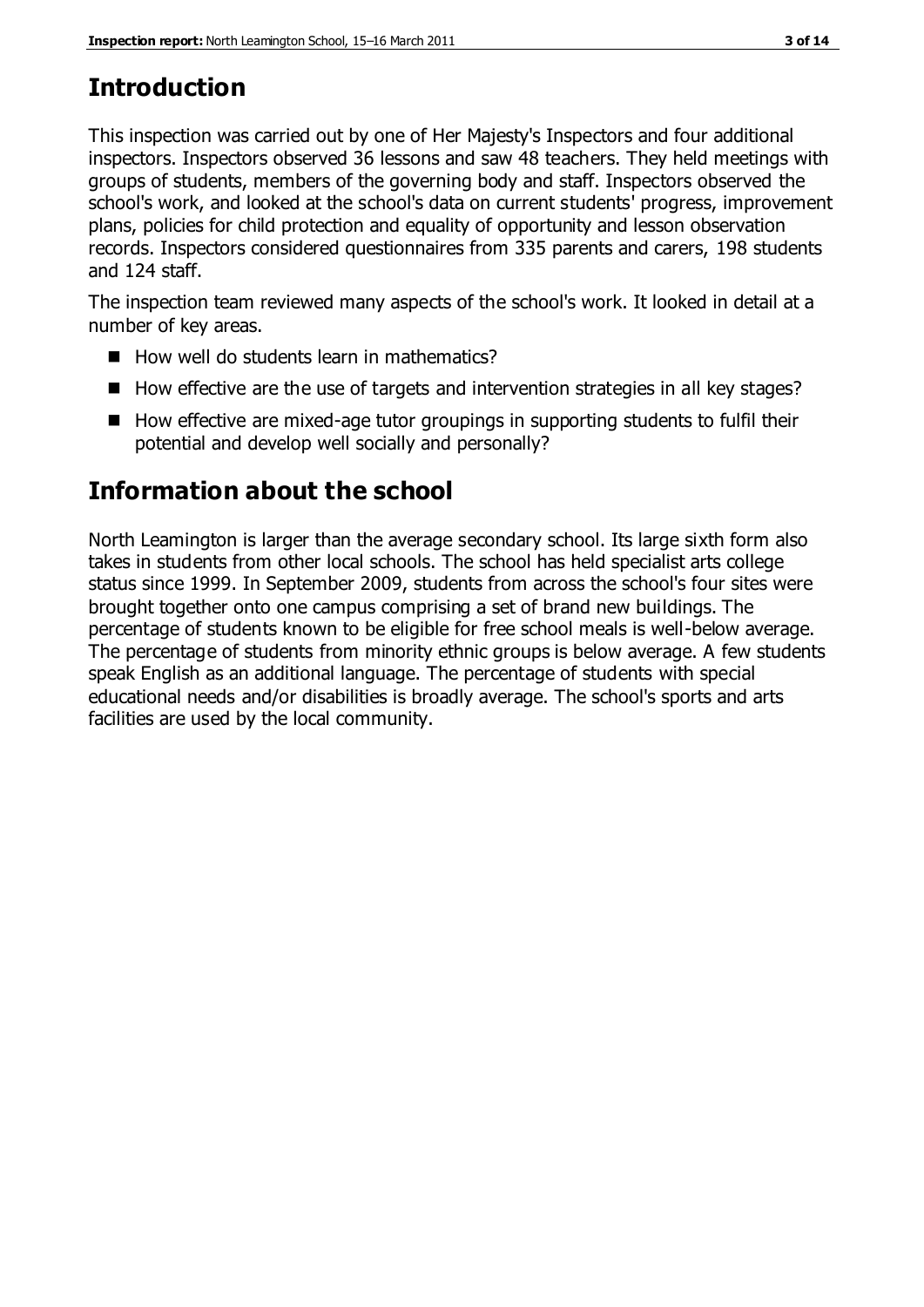# **Inspection judgements**

| Overall effectiveness: how good is the school?  |  |
|-------------------------------------------------|--|
| The school's capacity for sustained improvement |  |

## **Main findings**

North Leamington is a good school. The headteacher's vision in bringing all the students together into brand new well-designed buildings on one site has proved highly beneficial in developing social cohesion and providing an excellent learning environment. Managers' skill and thorough preparation, well supported by the governing body, ensured that this major development took place without disruption to students' learning. Students and staff are rightly proud of their new school and almost all students enjoy school life to the full and feel very safe. Students make an outstanding contribution to school and community life in many ways, including through the arts and by taking on roles of responsibility and leadership.

Students' results have improved notably since the last inspection. Results overall are broadly average. Students make good progress in their learning, particularly in the sixth form. Learning in mathematics, while less effective than in other subjects, is satisfactory and improving because of increased attention to monitoring students' progress and providing extra support where needed.

The large majority of lessons are good or better because of teachers' careful planning and good use of a range of strategies that encourage active participation by students. Information and communication technology is used particularly well. Teaching of mathematics is less interesting and does not always capture students' interest and ensure good progress. Assessment systems are comprehensive but not yet fully embedded across all subjects. Marking and feedback to students in a few subjects is insufficiently effective in ensuring they improve their work over time.

The good curriculum benefits significantly from the arts specialism. Students' creative and artistic skills are well developed. Pastoral care is very good. The new arrangements for supporting students using mixed-age groupings are working well to develop students' confidence and skills including in team work, communication and in leadership. Support for students who are at risk of underperforming is now considerably strengthened because of a much improved system for monitoring progress using appropriate targets.

The inclusive sixth form makes good provision including a broad curriculum which is well matched to students' range of abilities. The popular one year course which provides a pathway to advanced level is a good example of innovation to meet a specific need. Students achieve well compared to their prior attainment and make good use of their study in taking the next step in their education or into employment. As the sixth form has increased in size, managers have sustained and improved the quality and effectiveness of provision, for example, by strengthening the arrangements for guiding and supporting students through their academic study.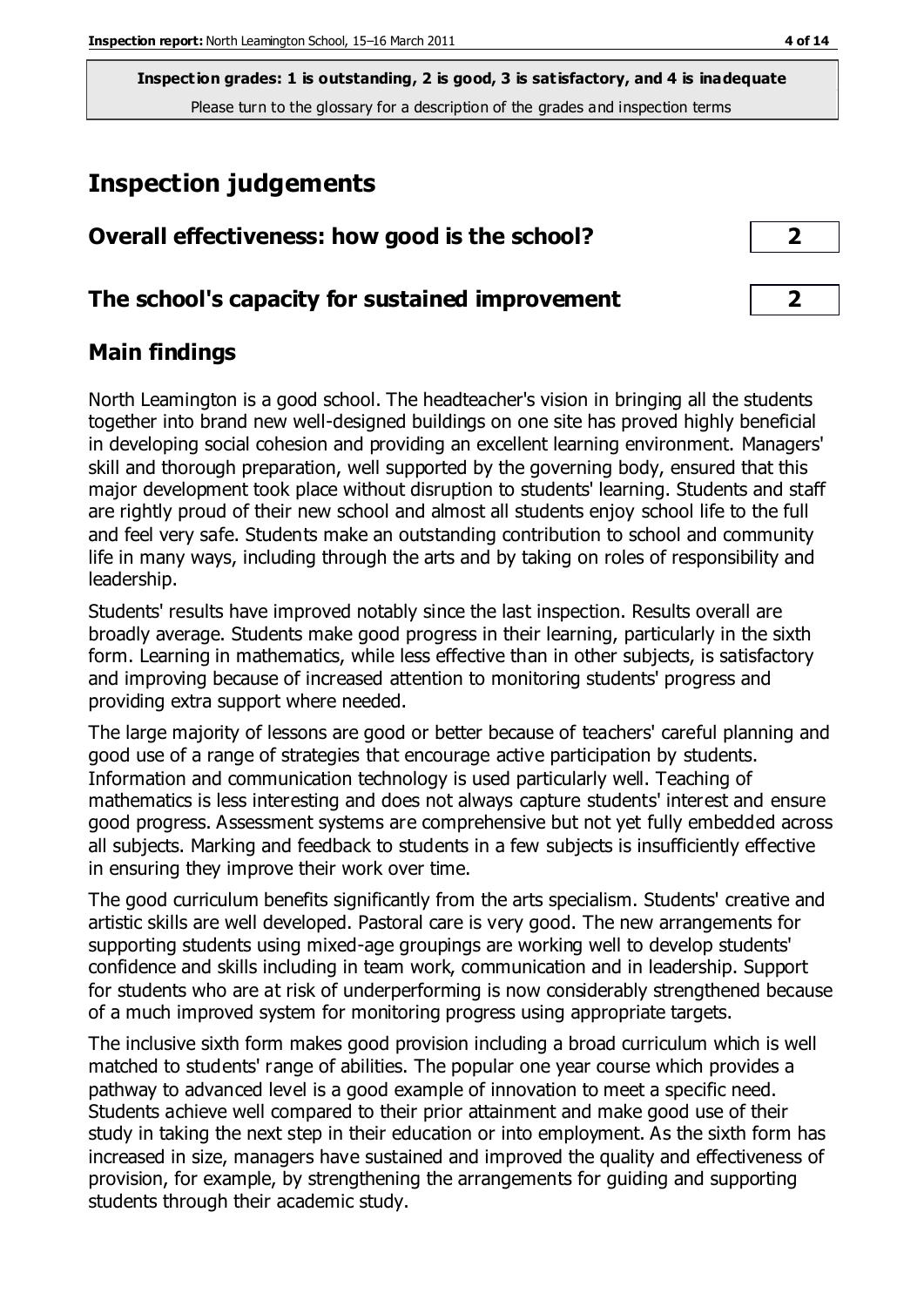The headteacher, the governing body and managers share a clear ambition to raise standards and develop the provision to be of the highest quality. Staff across the school understand and support this ambition unequivocally. The concerted effort by managers and staff to establish and embed effective systems and an inclusive culture as part of the new school ethos is coming to fruition because of good management based on carefully planned and implemented actions. Self-evaluation procedures are comprehensive and mostly self-critical. All these factors contribute to the school's good capacity to improve further.

## **What does the school need to do to improve further?**

- Raise the quality of teaching and learning in mathematics by:
	- supporting teachers to use a wider range of interesting and engaging teaching strategies
	- sharing the best practice in active learning strategies evident in other subjects across the mathematics team.
- **Promote the consistent use of assessment across all subjects by:** 
	- spreading the best practice in marking and the provision of constructive feedback evident in some subjects across the others
	- monitoring the quality of marking and feedback closely and using this information to support individual teachers to improve their practice.

## **Outcomes for individuals and groups of pupils 2**

Inspectors observed mostly enthusiastic students making good or better progress in the large majority of lessons. Most students learn skills and knowledge quickly and effectively, encouraged by teachers' strategies to make sure they take responsibility for their own learning. In particular, students develop a wide range of personal learning skills well which enables them to make the most of lessons.

Students' prior attainment is broadly average. Since the previous inspection, results have improved markedly. The percentage of students who gain more than five A\* to C GCSE grades is above average, but when English and mathematics are included, the percentage is average. However, results in these two subjects are improving strongly and are above average in English. Results in the school's specialist subjects have improved to be average. Most groups of students achieve equally well. In particular, the small but increasing number of students for whom English is not their first language and students with special educational needs and/or disabilities make good progress. Despite the school's efforts, a small group of students with a poor track record of attendance, as a result of a wide range of factors, underperformed significantly in 2010.

Students have good attitudes to learning and behave well. Their enthusiasm is used productively to create opportunities and help all enjoy school life. They listen to each other and work together well in lessons. A very few students become passive when teaching is uninteresting and unexciting, so pace of learning drops. Because of high participation in sport and other fitness activities, including dance, combined with good awareness of the importance of a healthy diet, students adopt healthy lifestyles and are positive about how the school helps with this. Students' contribution to school and community life is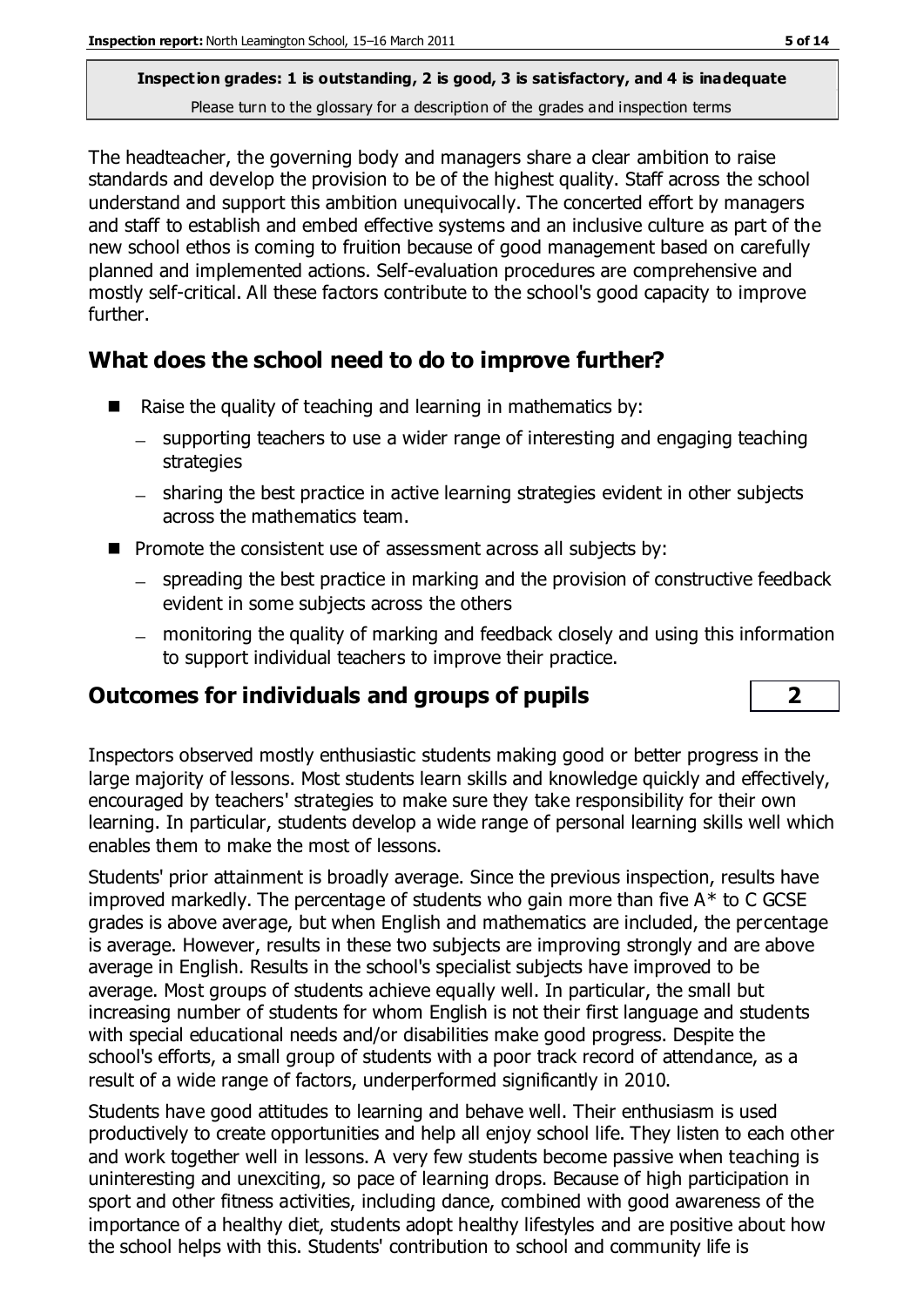# **Inspection grades: 1 is outstanding, 2 is good, 3 is satisfactory, and 4 is inadequate**

Please turn to the glossary for a description of the grades and inspection terms

remarkable. They helped in the design of the new campus and were influential in shaping new arrangements. Using the arts specialism, students' involvement with primary schools, community groups including the elderly and local theatres is commendable. Students' lives are enriched by a wide range of social and cultural experiences but, sometimes, not enough time is allocated to reflection and spiritual development.

These are the grades for pupils' outcomes

| Pupils' achievement and the extent to which they enjoy their learning                                                     | $\overline{2}$          |
|---------------------------------------------------------------------------------------------------------------------------|-------------------------|
| Taking into account:<br>Pupils' attainment <sup>1</sup>                                                                   |                         |
| The quality of pupils' learning and their progress                                                                        | 2                       |
| The quality of learning for pupils with special educational needs and/or disabilities<br>and their progress               |                         |
| The extent to which pupils feel safe                                                                                      | 1                       |
| Pupils' behaviour                                                                                                         | $\overline{2}$          |
| The extent to which pupils adopt healthy lifestyles                                                                       | 2                       |
| The extent to which pupils contribute to the school and wider community                                                   |                         |
| The extent to which pupils develop workplace and other skills that will contribute to<br>their future economic well-being | $\overline{\mathbf{2}}$ |
| Taking into account:<br>Pupils' attendance <sup>1</sup>                                                                   | 2                       |
| The extent of pupils' spiritual, moral, social and cultural development                                                   | 2                       |

<sup>1</sup> The grades for attainment and attendance are: 1 is high; 2 is above average; 3 is broadly average; and 4 is low

## **How effective is the provision?**

Most teachers plan and use a wide range of strategies to make sure that their teaching matches students' ability. They use high quality materials and adapt these to provide extra challenge or a more helpful format relative to students' differing abilities. Teachers' questions in the majority of lessons work very well to extend knowledge. A rigorous lesson observation scheme is used constructively and has contributed significantly to improvements in teaching. Assessment is used well across the majority of subjects, but systems are less well established in others. In a few cases, teachers do not ensure that their suggestions for improvement given in feedback on marked work are used by students productively.

The curriculum is well developed and broad, with pathways for all subjects into the sixth form. Literacy and information and communication technology skills are developed very well but development of numeracy is less effective. Personal, social and health education is highly effective. The arts are used in the curriculum extensively. For example during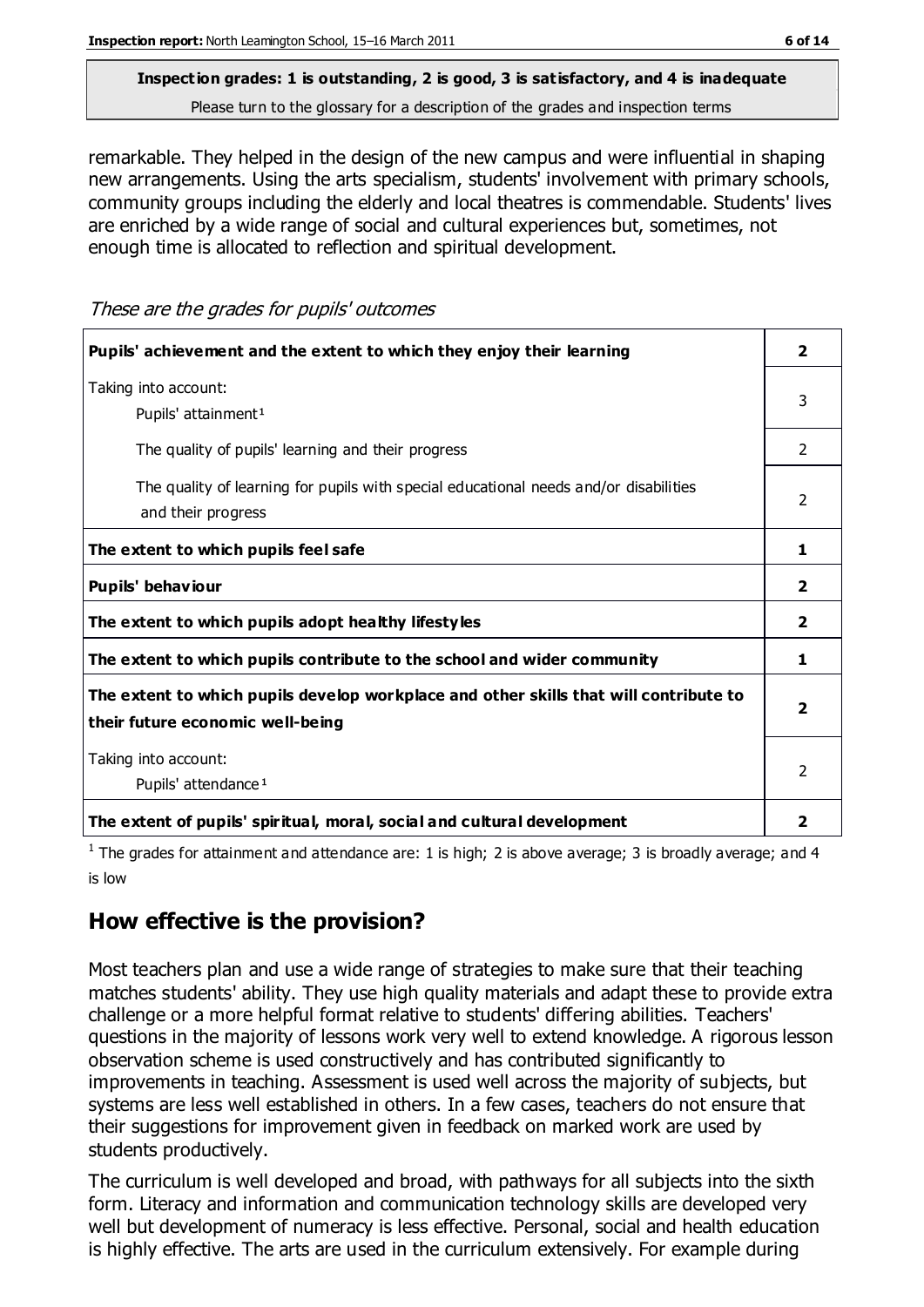Year 6, prior to joining the school, students complete an arts project which supports their transition into the secondary school. A high percentage of students are involved in many different arts initiatives, including major artistic performances. Popular extra-curricular activities cover a wide range of interests including sports: however, evaluation of participation rates is limited.

A significant number of students whose circumstances may make them vulnerable are cared for very well. Work to improve attendance is successful for almost all students. Support for learning has increased because those most in need can be more easily identified as a result of effective use of assessment data. The process is beginning to have a strong impact in ensuring that all groups of students consistently reach their full potential.

| The quality of teaching                                                                                    |  |
|------------------------------------------------------------------------------------------------------------|--|
| Taking into account:<br>The use of assessment to support learning                                          |  |
| The extent to which the curriculum meets pupils' needs, including, where relevant,<br>through partnerships |  |
| The effectiveness of care, guidance and support                                                            |  |

These are the grades for the quality of provision

## **How effective are leadership and management?**

The headteacher and senior managers give very good support to middle managers, who are capable and accept a high level of accountability for the areas for which they are responsible. Strongly led by the highly experienced headteacher, managers' actions to introduce many new and well-considered arrangements as part of the move to the new site have been carefully implemented to good effect. The school development plan, although covering the essential actions, is lengthy and often over-general. Development plans at department level, however, are particularly sharply focused and have ensured mostly consistent improvement across subjects, although a very few have improved at a slower rate than others. Sharing of good practice is increasing but is not yet used to full effect in ensuring consistently high quality in all aspects of the school's work. Quality assurance through lesson observations has worked well to improve teaching but has not yet been fully successful in ensuring a consistent quality in assessment.

The governing body is experienced and provides challenge, for example in ensuring that targets for students' performance are suitably demanding. Numerous methods, including the use of text messages and web access, are used to engage with parents and carers. Attendance at parents' evenings is high. Partnerships are used highly productively and these are numerous. A strong partnership with the University of Warwick has ensured a high quality graduate teacher programme is in place at the school. Equality of opportunity is central to the school's culture and discrimination of any sort is tackled robustly. Inspectors confirmed this through discussions with students. The progress of groups of students is monitored closely. Because of the broad curriculum and the school's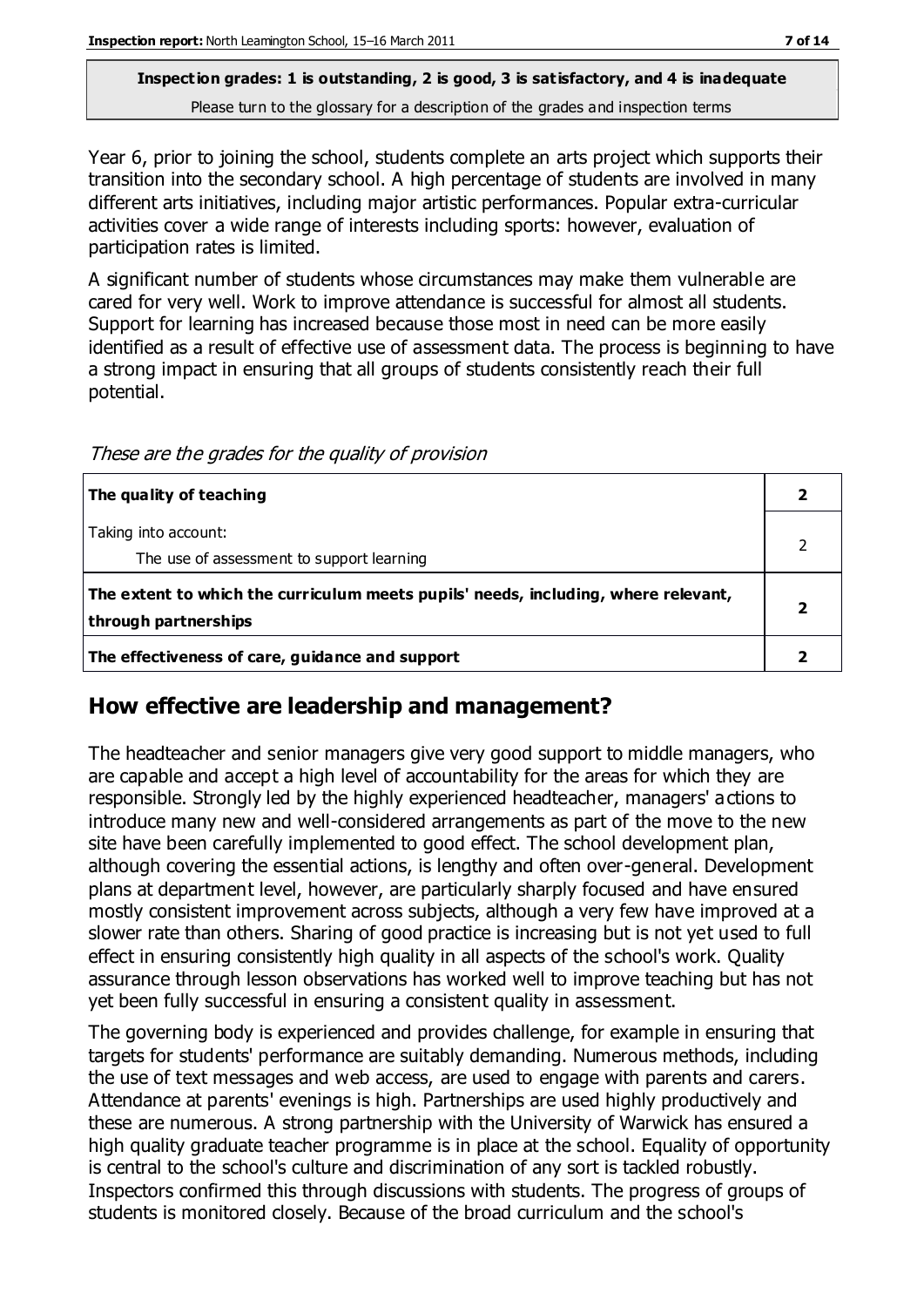willingness to provide for students from a very wide range of backgrounds, opportunities to engage in education are available to all.

High priority is given to safeguarding by all, including the governing body. Arrangements for the safe recruitment and vetting of staff are well established and thorough. Records are complete. Health and safety are promoted well but a very few risk assessments require updating. The school's resources and premises are maintained to a very high standard with due regard to promoting environmental responsibility. Students are actively involved in promoting sustainability.

A thorough audit of the school's relationship with its local, national and international communities has informed a detailed action plan to promote community cohesion. Much has been achieved already with impact evident in the harmonious atmosphere and the very good local and regional relationships. International links are very well established and used well to make students aware of national and international issues.

| The effectiveness of leadership and management in embedding ambition and driving<br><i>improvement</i>                                                           |                         |
|------------------------------------------------------------------------------------------------------------------------------------------------------------------|-------------------------|
| Taking into account:<br>The leadership and management of teaching and learning                                                                                   | 2                       |
| The effectiveness of the governing body in challenging and supporting the<br>school so that weaknesses are tackled decisively and statutory responsibilities met | $\overline{2}$          |
| The effectiveness of the school's engagement with parents and carers                                                                                             | $\mathbf{2}$            |
| The effectiveness of partnerships in promoting learning and well-being                                                                                           | $\mathbf{2}$            |
| The effectiveness with which the school promotes equality of opportunity and tackles<br>discrimination                                                           | $\overline{\mathbf{2}}$ |
| The effectiveness of safeguarding procedures                                                                                                                     | $\mathbf{2}$            |
| The effectiveness with which the school promotes community cohesion                                                                                              | $\mathbf{2}$            |
| The effectiveness with which the school deploys resources to achieve value for money                                                                             | 2                       |

## **Sixth form**

The sixth form has grown in size and popularity. A large majority of Year 11 students progress to the sixth form along with an increasing number from other schools. Results at GCE A and AS level are below average, particularly for high grades, but students make consistently good progress compared to their often below average starting points. The large majority go on to relevant further or higher education or employment including those who complete the one year intermediate level pathway course. Most complete their courses and progression between levels of study is high.

Improvements to teaching in the sixth form mean that the large majority of lessons contain an appropriate level of challenge and help develop students' independent learning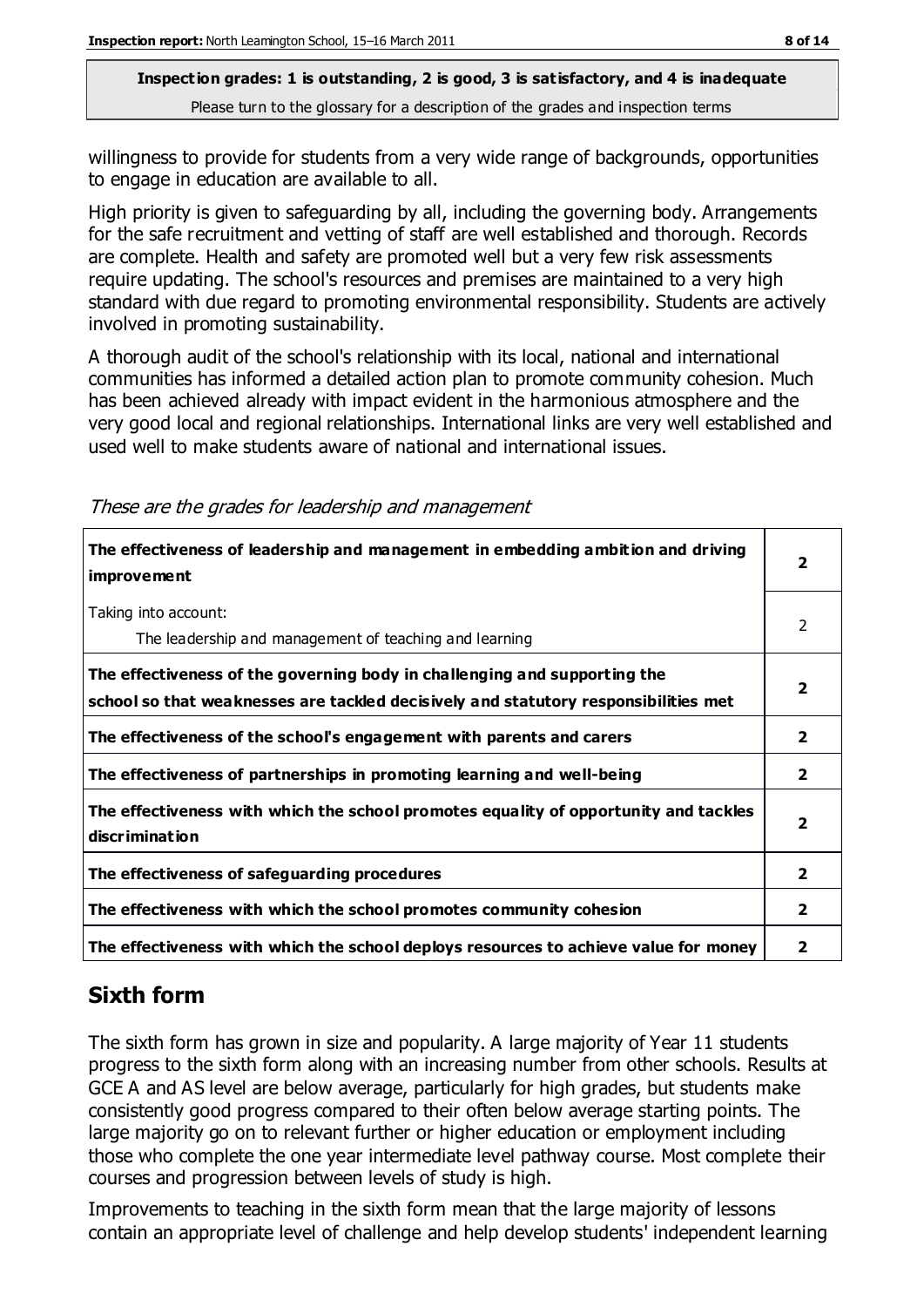skills. Equally, there is a strong focus on skill development through the vocational courses, including through pathways at intermediate level and in arts subjects. Partnerships with local schools and a further education college open up further opportunties to develop the good curriculum to help match students' needs and interests. The inclusion of general studies as a mandatory aspect of the curriculum has not always served students' interests well and is rightly being reviewed. Health and well-being education is well planned and delivered.

Good leadership and management have built on the strengths of sixth form provision and developed it as a key part of the school's work.

| Overall effectiveness of the sixth form     |  |  |
|---------------------------------------------|--|--|
| Taking into account:                        |  |  |
| Outcomes for students in the sixth form     |  |  |
| The quality of provision in the sixth form  |  |  |
| Leadership and management of the sixth form |  |  |

## **Views of parents and carers**

The response rate from parents and carers was above average. The responses show a high level of satisfaction with most aspects of the school's work. In particular, almost all respondents agreed that their children enjoy school and that the school keeps students safe. Parents' and carers' expressed less satisfaction with the extent to which the school takes account of their suggestions and concerns. However, inspectors judged that most arrangements for gathering parents and carers' views are well developed and that particular care is taken to ensure that these communication arrangements work well.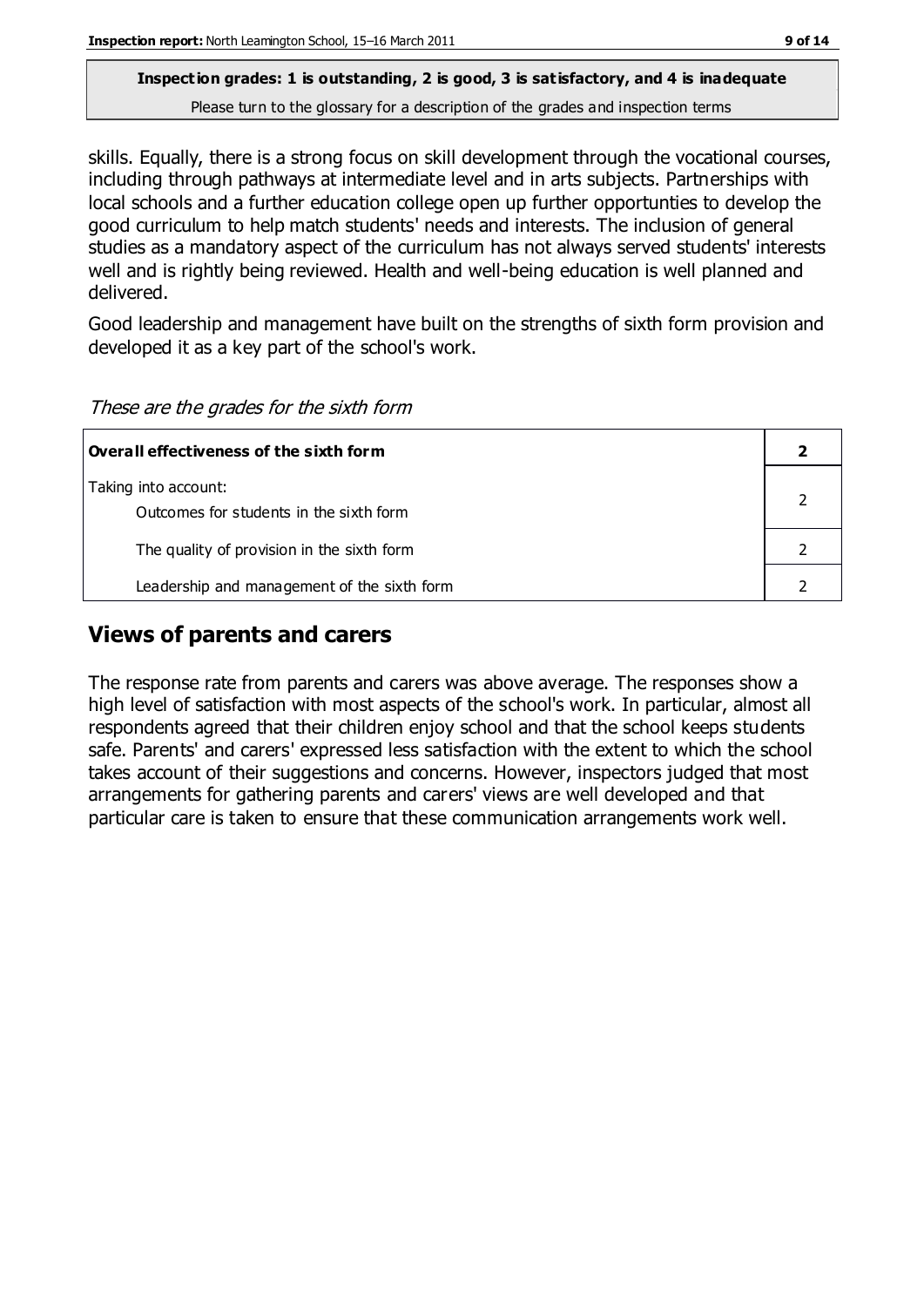#### **Responses from parents and carers to Ofsted's questionnaire**

Ofsted invited all the registered parents and carers of pupils registered at North Leamington School to complete a questionnaire about their views of the school.

In the questionnaire, parents and carers were asked to record how strongly they agreed with 13 statements about the school. The inspection team received 335 completed questionnaires by the end of the on-site inspection. In total, there are 1242 pupils registered at the school.

| <b>Statements</b>                                                                                                                                                                                                                                       | <b>Strongly</b><br>agree |               | <b>Strongly</b><br><b>Disagree</b><br><b>Agree</b><br>disagree |               |              |                |                |                |  |
|---------------------------------------------------------------------------------------------------------------------------------------------------------------------------------------------------------------------------------------------------------|--------------------------|---------------|----------------------------------------------------------------|---------------|--------------|----------------|----------------|----------------|--|
|                                                                                                                                                                                                                                                         | <b>Total</b>             | $\frac{0}{0}$ | <b>Total</b>                                                   | $\frac{0}{0}$ | <b>Total</b> | $\frac{0}{0}$  | <b>Total</b>   | $\frac{1}{2}$  |  |
| My child enjoys school                                                                                                                                                                                                                                  | 130                      | 39            | 193                                                            | 58            | 11           | 3              | 1              | $\mathbf 0$    |  |
| The school keeps my child<br>safe                                                                                                                                                                                                                       | 172                      | 51            | 157                                                            | 47            | 3            | $\mathbf{1}$   | 1              | $\mathbf 0$    |  |
| My school informs me about<br>my child's progress                                                                                                                                                                                                       | 130                      | 39            | 168                                                            | 50            | 25           | 7              | 7              | $\overline{2}$ |  |
| My child is making enough<br>progress at this school                                                                                                                                                                                                    | 123                      | 37            | 166                                                            | 50            | 25           | $\overline{7}$ | 6              | $\overline{2}$ |  |
| The teaching is good at this<br>school                                                                                                                                                                                                                  | 114                      | 34            | 192                                                            | 57            | 10           | 3              | 5              | $\mathbf{1}$   |  |
| The school helps me to<br>support my child's learning                                                                                                                                                                                                   | 105                      | 31            | 186                                                            | 56            | 32           | 10             | $\overline{2}$ | $\mathbf{1}$   |  |
| The school helps my child to<br>have a healthy lifestyle                                                                                                                                                                                                | 103                      | 31            | 203                                                            | 61            | 13           | $\overline{4}$ | 2              | $\mathbf{1}$   |  |
| The school makes sure that<br>my child is well prepared for<br>the future (for example<br>changing year group,<br>changing school, and for<br>children who are finishing<br>school, entering further or<br>higher education, or entering<br>employment) | 108                      | 32            | 178                                                            | 53            | 15           | 4              | $\mathbf{1}$   | $\mathbf 0$    |  |
| The school meets my child's<br>particular needs                                                                                                                                                                                                         | 121                      | 36            | 177                                                            | 53            | 21           | 6              | $\overline{2}$ | 1              |  |
| The school deals effectively<br>with unacceptable behaviour                                                                                                                                                                                             | 99                       | 30            | 173                                                            | 52            | 28           | 8              | $\overline{7}$ | $\overline{2}$ |  |
| The school takes account of<br>my suggestions and concerns                                                                                                                                                                                              | 91                       | 27            | 172                                                            | 51            | 20           | 6              | 6              | 2              |  |
| The school is led and<br>managed effectively                                                                                                                                                                                                            | 135                      | 40            | 164                                                            | 49            | 10           | 3              | 3              | $\mathbf{1}$   |  |
| Overall, I am happy with my<br>child's experience at this<br>school                                                                                                                                                                                     | 152                      | 45            | 156                                                            | 47            | 17           | 5              | 3              | $\mathbf{1}$   |  |

The table above summarises the responses that parents and carers made to each statement. The percentages indicate the proportion of parents and carers giving that response out of the total number of completed questionnaires. Where one or more parents and carers chose not to answer a particular question, the percentages will not add up to 100%.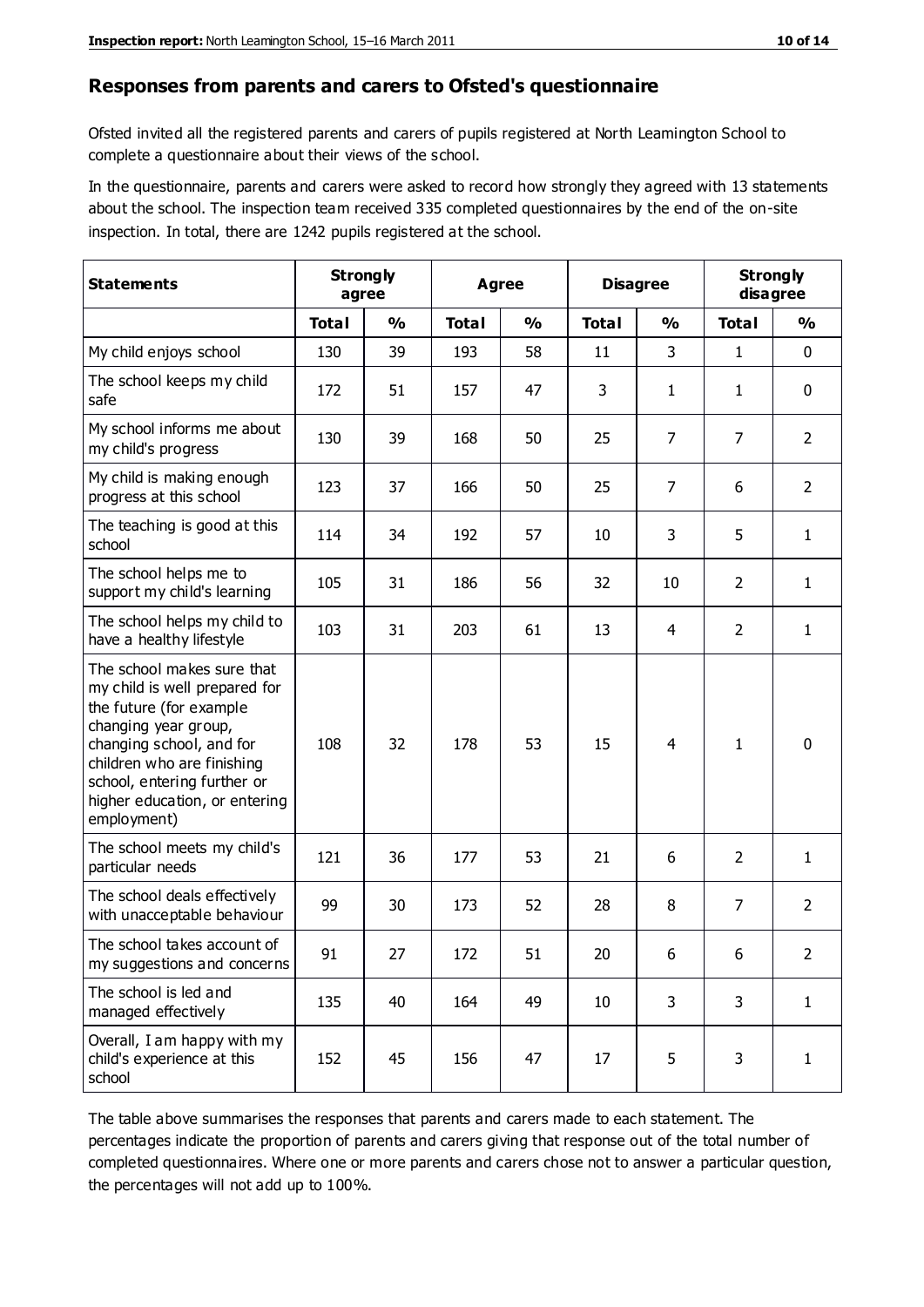## **Glossary**

| Grade   | <b>Judgement</b> | <b>Description</b>                                                                                                                                                                                                            |
|---------|------------------|-------------------------------------------------------------------------------------------------------------------------------------------------------------------------------------------------------------------------------|
| Grade 1 | Outstanding      | These features are highly effective. An outstanding school<br>provides exceptionally well for all its pupils' needs.                                                                                                          |
| Grade 2 | Good             | These are very positive features of a school. A school that<br>is good is serving its pupils well.                                                                                                                            |
| Grade 3 | Satisfactory     | These features are of reasonable quality. A satisfactory<br>school is providing adequately for its pupils.                                                                                                                    |
| Grade 4 | Inadequate       | These features are not of an acceptable standard. An<br>inadequate school needs to make significant improvement<br>in order to meet the needs of its pupils. Ofsted inspectors<br>will make further visits until it improves. |

#### **What inspection judgements mean**

### **Overall effectiveness of schools**

|                       | Overall effectiveness judgement (percentage of schools) |      |                     |                   |  |
|-----------------------|---------------------------------------------------------|------|---------------------|-------------------|--|
| <b>Type of school</b> | <b>Outstanding</b>                                      | Good | <b>Satisfactory</b> | <b>Inadequate</b> |  |
| Nursery schools       | 59                                                      | 35   | 3                   | 3                 |  |
| Primary schools       | 9                                                       | 44   | 39                  | 7                 |  |
| Secondary schools     | 13                                                      | 36   | 41                  | 11                |  |
| Sixth forms           | 15                                                      | 39   | 43                  | 3                 |  |
| Special schools       | 35                                                      | 43   | 17                  | 5                 |  |
| Pupil referral units  | 21                                                      | 42   | 29                  | 9                 |  |
| All schools           | 13                                                      | 43   | 37                  | 8                 |  |

New school inspection arrangements were introduced on 1 September 2009. This means that inspectors now make some additional judgements that were not made previously.

The data in the table above are for the period 1 September 2009 to 31 August 2010 and are consistent with the latest published official statistics about maintained school inspection outcomes (see **[www.ofsted.gov.uk](http://www.ofsted.gov.uk/)**).

The sample of schools inspected during 2009/10 was not representative of all schools nationally, as weaker schools are inspected more frequently than good or outstanding schools.

Percentages are rounded and do not always add exactly to 100.

Sixth form figures reflect the judgements made for the overall effectiveness of the sixth form in secondary schools, special schools and pupil referral units.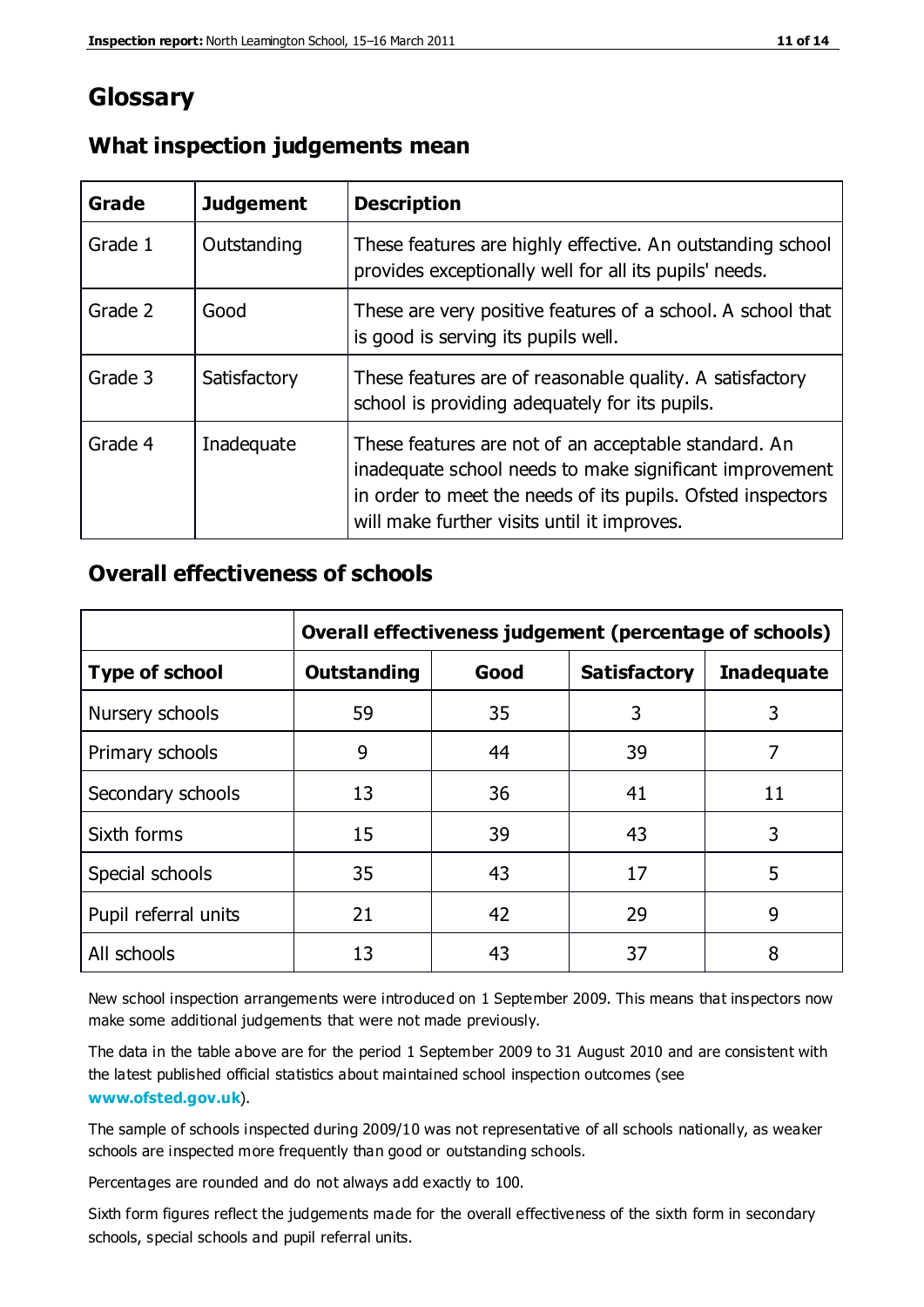# **Common terminology used by inspectors**

| Achievement:               | the progress and success of a pupil in their learning,<br>development or training.                                                                                                                                                          |
|----------------------------|---------------------------------------------------------------------------------------------------------------------------------------------------------------------------------------------------------------------------------------------|
| Attainment:                | the standard of the pupils' work shown by test and<br>examination results and in lessons.                                                                                                                                                   |
| Capacity to improve:       | the proven ability of the school to continue<br>improving. Inspectors base this judgement on what<br>the school has accomplished so far and on the quality<br>of its systems to maintain improvement.                                       |
| Leadership and management: | the contribution of all the staff with responsibilities,<br>not just the headteacher, to identifying priorities,<br>directing and motivating staff and running the school.                                                                  |
| Learning:                  | how well pupils acquire knowledge, develop their<br>understanding, learn and practise skills and are<br>developing their competence as learners.                                                                                            |
| Overall effectiveness:     | inspectors form a judgement on a school's overall<br>effectiveness based on the findings from their<br>inspection of the school. The following judgements,<br>in particular, influence what the overall effectiveness<br>judgement will be. |
|                            | The school's capacity for sustained<br>improvement.                                                                                                                                                                                         |
|                            | Outcomes for individuals and groups of pupils.                                                                                                                                                                                              |
|                            | The quality of teaching.                                                                                                                                                                                                                    |
|                            | The extent to which the curriculum meets<br>pupils' needs, including, where relevant,<br>through partnerships.                                                                                                                              |
|                            | The effectiveness of care, guidance and<br>support.                                                                                                                                                                                         |
| Progress:                  | the rate at which pupils are learning in lessons and<br>over longer periods of time. It is often measured by<br>comparing the pupils' attainment at the end of a key                                                                        |

stage with their attainment when they started.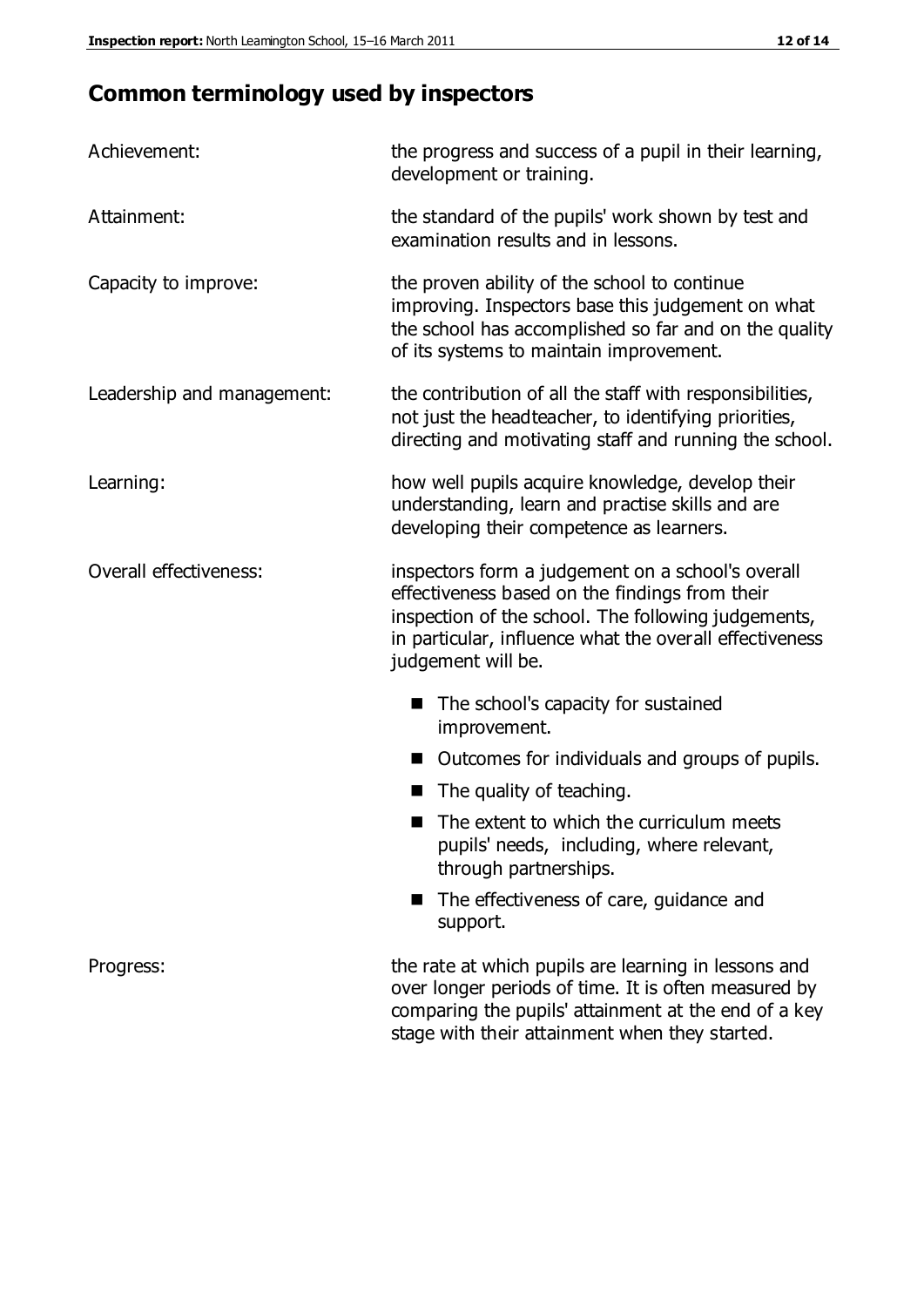## **This letter is provided for the school, parents and carers to share with their children. It describes Ofsted's main findings from the inspection of their school.**

17 March 2011

#### Dear Students

#### **Inspection of North Leamington School, Leamington Spa, CV32 6RD**

Thank you for welcoming us to your school. We enjoyed meeting and talking to you, as well as seeing you at work in the new school.

Inspectors judge your school to be good. Results are average and improving. Most of you make good progress. Your progress in mathematics has been slower but is now satisfactory. Teachers help you to develop good awareness of safety, health and wellbeing. Many of the skills you learn, such as teamwork, prepare you well for your future. Your attendance is above average.

The large majority of lessons are good. You told us you like the variety of interesting activities teachers use. We agree that this works well in most subjects but we judge that the teaching of mathematics is less effective. The quality of marking and feedback is not yet consistently high in all subjects. The school's curriculum is broad and well matched to your needs. You are cared for very well. Because teachers use assessment data regularly to check on your progress, the support you receive to help you learn has improved and is good. Sixth form provision is good. You learn quickly and effectively because of good teaching and improved guidance and support. The curriculum is broad and helps you to progress through levels of study.

The headteacher and managers ensured the move to the new school went smoothly. They have made a number of new arrangements, most of which are working very effectively. You have played an important part in making the new school a success by working well together and through your enthusiasm for school life. These are the actions we have asked the school to take to improve further.

Raise the quality of teaching and learning in mathematics.

Ensure that marking and feedback are of a consistently high quality.

Finally, inspectors were impressed by the outstanding contribution that you make to school and community life in very many ways. Well done.

Yours sincerely

Philippa Francis

Her Majesty's Inspector